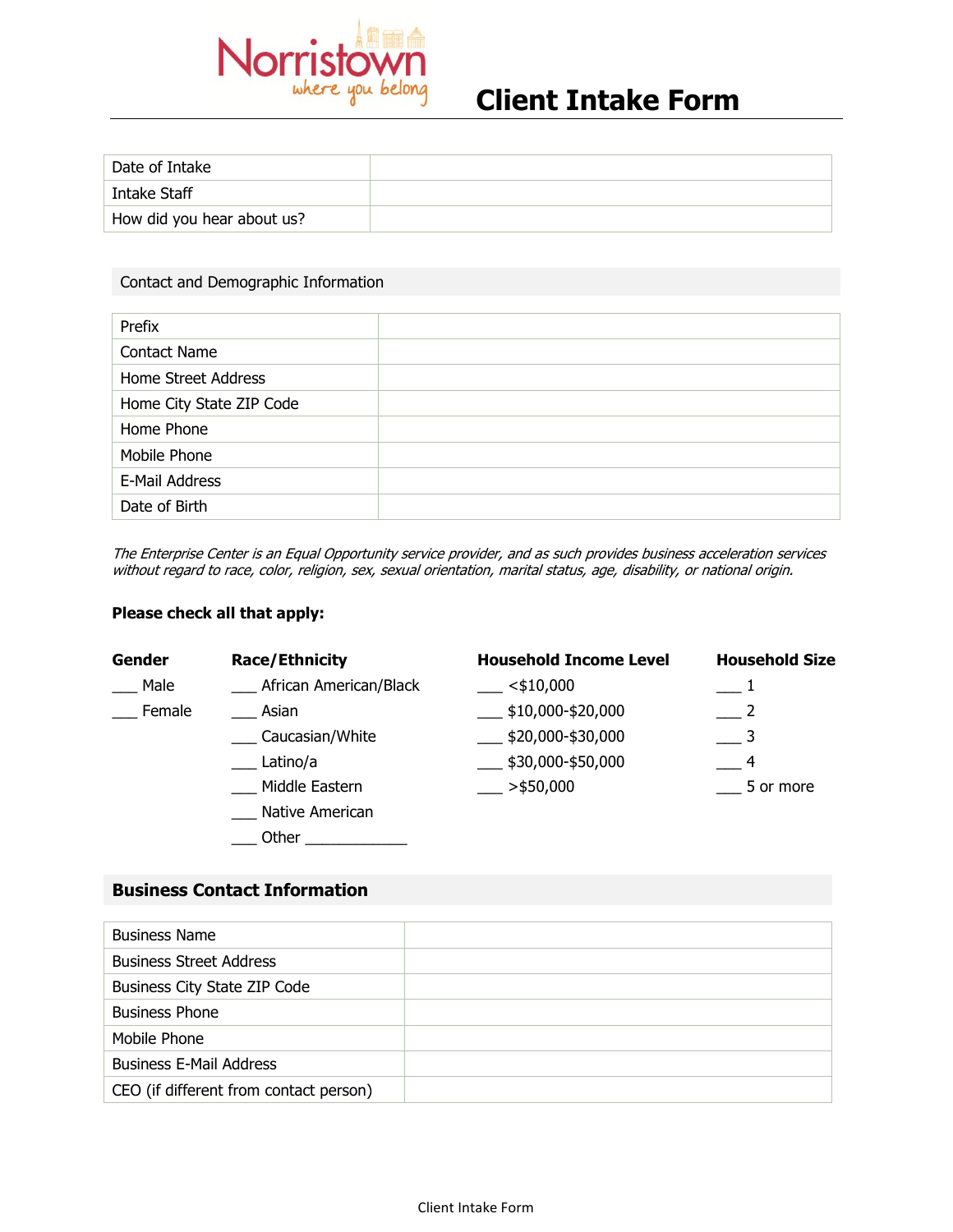

| <b>Business Description</b>                       |                                                                |           |               |                                                                                  |       |
|---------------------------------------------------|----------------------------------------------------------------|-----------|---------------|----------------------------------------------------------------------------------|-------|
| How would you describe your venture (circle one)? |                                                                |           |               |                                                                                  |       |
| Pre-venture                                       | Startup                                                        |           | Existing      | Mature                                                                           |       |
|                                                   |                                                                |           |               | What type of business are you engaged in or interested in starting (circle one)? |       |
| Retail                                            | Food/Service                                                   | Wholesale | Manufacturing | Construction                                                                     | Other |
|                                                   | Please describe the type of business and your product/service: |           |               |                                                                                  |       |

**Please describe the audience (target client/customer/market) for your business's product/service:**

## **Business Registration Information**

#### **Business Type**

- \_\_\_ Sole proprietorship \_\_\_ Joint Venture
- \_\_\_ General Partnership \_\_\_ C-Corporation
- \_\_\_ Limited Partnership (LLP) \_\_\_ S-Corporation
- \_\_\_ Limited Liability Corporation (LLC) \_\_\_ B-Corporation \_\_\_ Other\_\_\_\_\_\_\_\_\_\_\_\_\_\_
- 

| Date Established                 |  |
|----------------------------------|--|
| State of Incorporation           |  |
| State Tax ID Number              |  |
| Federal Tax ID Number            |  |
| Municipality of Business License |  |
| <b>Business License Number</b>   |  |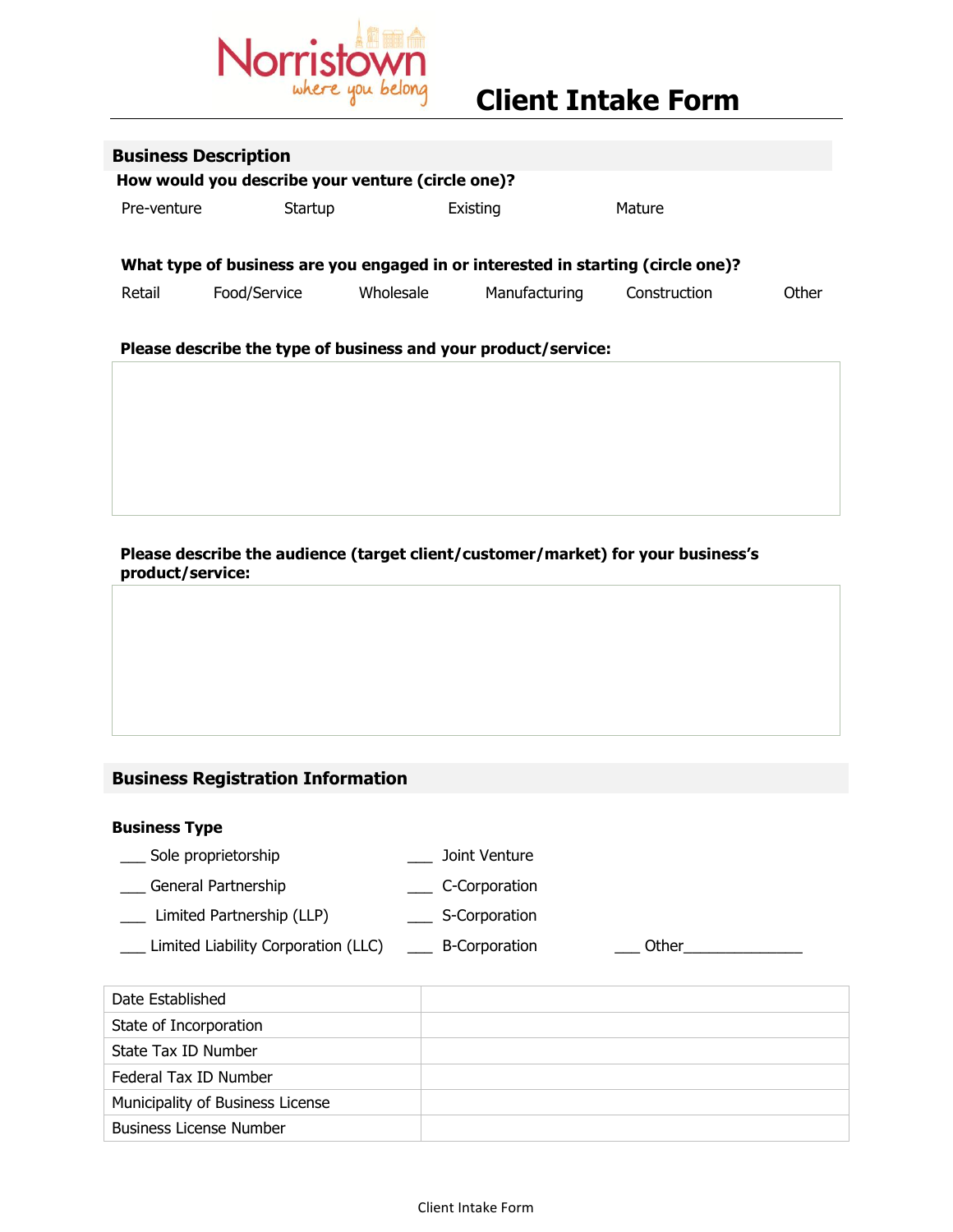

| <b>Appendix A: Pre-venture/Start-Up Businesses</b> |                                                              |                                                                                    |  |
|----------------------------------------------------|--------------------------------------------------------------|------------------------------------------------------------------------------------|--|
|                                                    | 1. Do you have a business plan (circle one)? Yes<br>No       |                                                                                    |  |
|                                                    |                                                              | 2. Approximately how many hours do you spend operating your business (circle one)? |  |
|                                                    | $-1-8$<br>$-9-16$                                            | $-25-32$<br>$32+$                                                                  |  |
|                                                    | 3. Has your business been profitable (circle one)? Yes<br>No |                                                                                    |  |
|                                                    | 4. How many customers do you serve weekly? __                |                                                                                    |  |
|                                                    | <b>5. Current Annual Revenues</b>                            |                                                                                    |  |
|                                                    | $-0.475,000$                                                 | $\frac{\text{I}}{\text{I}}$ \$251,000-\$500,000                                    |  |
|                                                    | $\frac{1}{2}$ \$76,000-\$250,000 > $\frac{1}{2}$ >\$500,000  |                                                                                    |  |
|                                                    | 6. Anticipated Annual Revenues                               |                                                                                    |  |
|                                                    | $-0.575,000$                                                 | $\frac{\text{I}}{\text{I}}$ \$251,000-\$500,000                                    |  |

# \_\_\_ \$76,000-\$250,000 \_\_\_ >\$500,000

#### **7. Employee Data**

Please fill in the following chart with information about the number of employees in your business. This data should include the business owner. For example, if a business has 1 owner and 1 staff person, the number of employees  $= 2$ 

| Current Number of Full-time Employees     |  |
|-------------------------------------------|--|
| Current Number of Part-time Employees     |  |
| Anticipated Number of Full-time Employees |  |
| Anticipated Number of Part-time Employees |  |

#### **8. How can we help you?**

- Business plan development **Example 2** Financing or loans
- Legal and licensing issues **Exercise 20** Production capacity or efficiency

\_\_\_ Marketing and advertising \_\_\_ Accounting

#### **Appendix B: Existing/Mature Businesses**

**1. Has your business been profitable (circle one)?** Yes No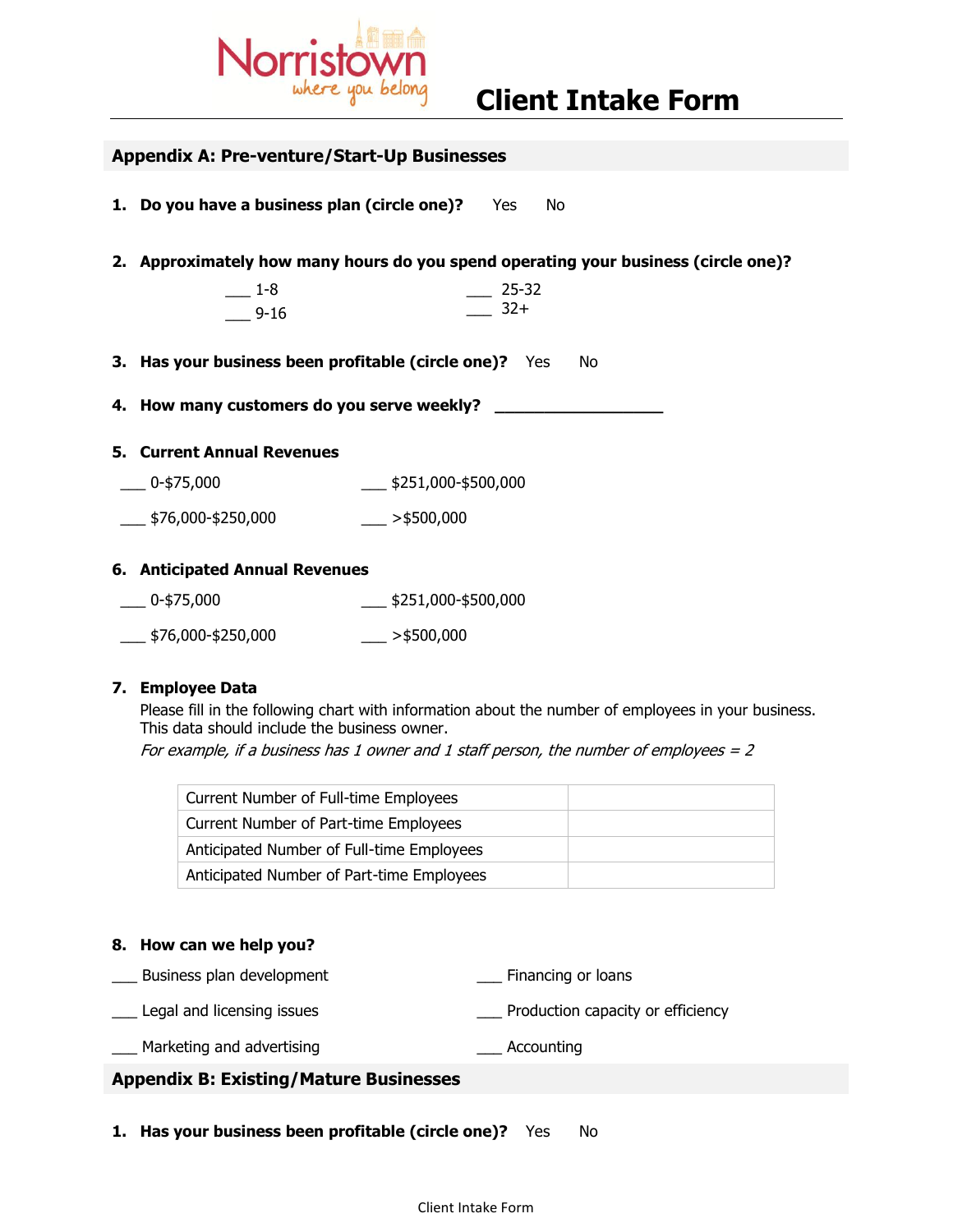

## **Client Intake Form**

### **2. What is your NAICS Code? \_\_\_\_\_\_\_\_\_\_\_\_\_\_\_\_\_**

#### **3. Current Annual Revenues**

- \_\_\_ 0-\$75,000 \_\_\_ \$251,000-\$500,000
- $\frac{1}{2}$ \$76,000-\$250,000  $\frac{1}{2}$  >\$500,000

#### **4. Anticipated Annual Revenues**

- \_\_\_ 0-\$75,000 \_\_\_ \$251,000-\$500,000
- $\frac{1}{2}$ \$76,000-\$250,000  $\frac{1}{2}$  >\$500,000

#### **5. Employee Data**

Please fill in the following chart with information about the number of employees in your business. This data should include the business owner.

For example, if a business has 1 owner and 1 staff person, the number of employees  $= 2$ 

| Current Number of Full-time Employees     |  |
|-------------------------------------------|--|
| Current Number of Part-time Employees     |  |
| Anticipated Number of Full-time Employees |  |
| Anticipated Number of Part-time Employees |  |
| Types of Jobs Available in Business       |  |

| 6. Employee Income Levels<br>$<$ \$10,000                                            | <b>Retail Businesses Only:</b><br>Where do most of your customers live (circle one)?      |  |
|--------------------------------------------------------------------------------------|-------------------------------------------------------------------------------------------|--|
| $\frac{\$10,000-\$20,000}{}$                                                         | Same Neighborhood / Different Neighborhood /<br><b>Both</b>                               |  |
| $\frac{1}{2}$ \$20,000-\$30,000<br>$\frac{\pi}{2}$ \$30,000-\$50,000<br>$>$ \$50,000 | Do you own the building where your business is<br><b>located (circle one)?</b> Rent / Own |  |
|                                                                                      | Do you own the fixtures in your business<br>(circle one)? Rent / Own                      |  |
| 7. How can we help you?                                                              |                                                                                           |  |

<u> 1980 - Johann Barnett, fransk politik (</u> Signature: **<u>with the set of the set of the set of the set of the set of the set of the set of the set of the set of the set of the set of the set of the set of the set of the set of the set of the set of the set of the se**</u>

**Date:**